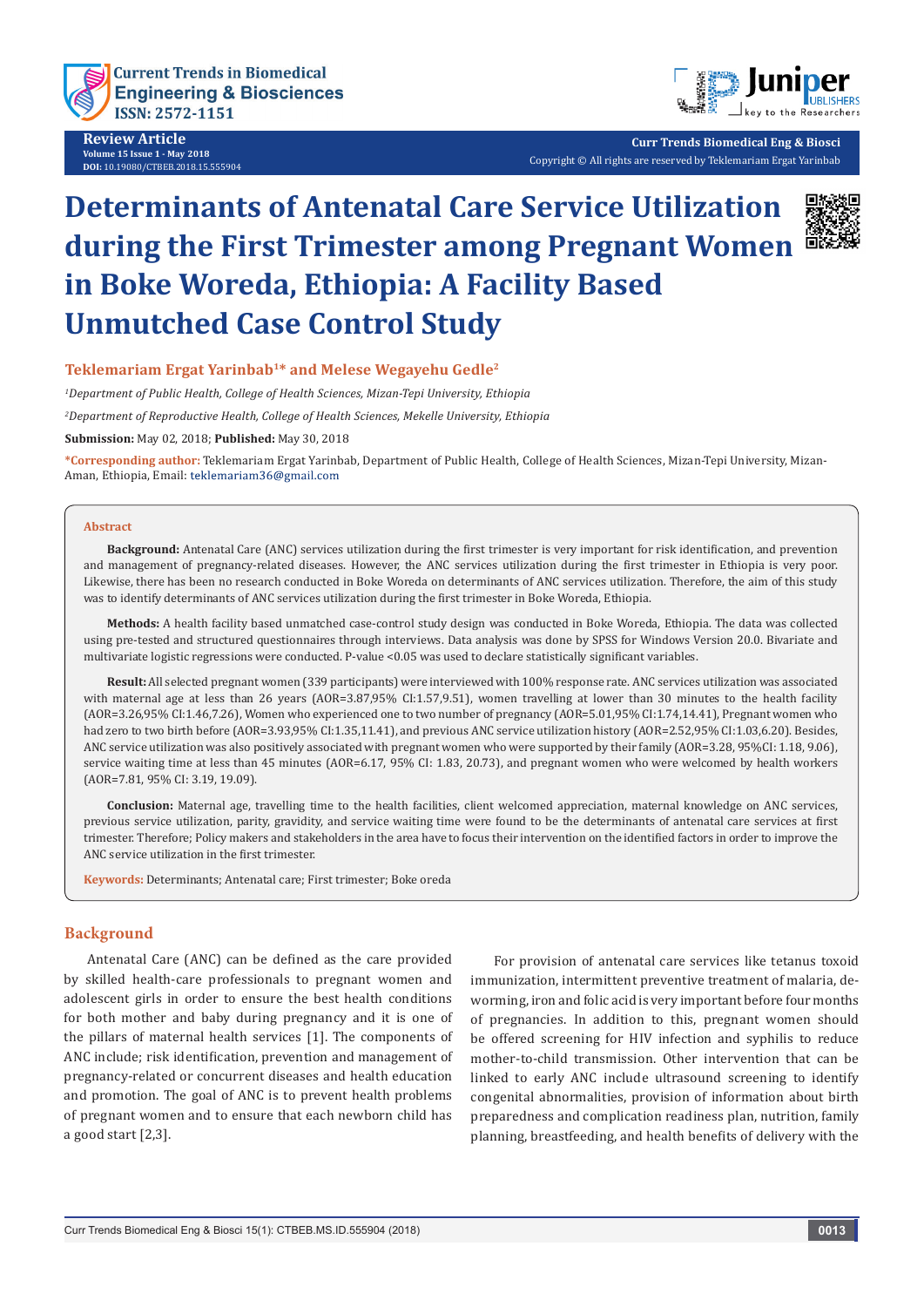assistance of skilled health provider. Hence, early antenatal care booking is a strong predictor of positive pregnancy outcomes, and has a substantial impact on maternal and child mortality [1- 3].

Globally, annual maternal mortality was reported to be 303,000 in 2015. Developing regions account for approximately 99% of the global maternal deaths in 2015, with sub-Saharan Africa alone accounting for roughly 66% (201,000), followed by Southern Asia 21% (66,000) [3]. It has been estimated that 25 percent of maternal deaths occur during pregnancy, with variability between countries depending on the prevalence of unsafe abortion, violence, and disease in the area. Between a third and a half of maternal deaths are due to causes such as hypertension (pre-eclampsia and eclampsia) and ante partum hemorrhage, which are directly related to inadequate care during pregnancy [4,5].

In Ethiopia many studies indicated that ANC utilization during the first trimester is low and most pregnant women who attend ANC come too late for their first ANC visit ranges from 40 to 60% [4,6]. According to Ethiopian EDHS report; the ANC service coverage was 41%, out of which 18 percent (38% urban and 14% rural) of pregnant women were attending ANC services during the first trimester [7].

Some studies reported that maternal education, younger age, marital status, first pregnancy, lower parity, planned pregnancy, history of still birth, previous early antenatal care visit, advice on early antenatal care visit were associated with early antenatal care booking [8-11]. In contrary, there are studies which stated that maternal age, previous utilization of the services and travel time to the health facilities has no association with early antenatal care utilization [6,12-14]. So it needs further investigation in identifying the independent determinants of utilization of antenatal care services during the first trimester.

There is also a gap in information among pregnant mothers in utilization of ANC at first trimester and there is no study conducted in the study area. Therefore, the purpose of this study was to identify determinants of ANC services utilization during the first trimesters in Boke Woreda, Oromia Region, Ethiopia.

# **Methods**

## **Study area and period**

The study was conducted in Boke Woreda from February 15 -April 10/2017. Boke Woreda is found in Western Hararghe, Oromia Regional State, Ethiopia. It is located 375 kilometers to the East of Addis Ababa, the capital city of the country. The Woreda had an estimated total population of 141,829 of whom 69,496 are male and 72,333 are females. There were five public Health Centers (HC), 23 health posts and four private clinics. The participants were recruited from all the five Public Health Centers namely Ido-Aroji HC, Boke Tiko HC, Hatura HC, Boke Gudo HC and Arba HC.

#### **Study design**

Facility based unmatched case control study was conducted. Cases and controls were selected based on the eligibility criteria.

i. Cases: Pregnant women who visited ANC at less than four months of pregnancy.

ii. Controls: Pregnant women who were attending ANC at greater than or equal to four months of pregnancy. In both cases and controls the first ANC visit was considered for current pregnancy.

#### **Eligibility criteria**

#### **Inclusion criteria**

i. For cases and controls: Pregnant women who had interest to respond the questionnaires and fulfilled the definition of cases and controls were included in the study.

#### **Exclusion criteria**

ii. For cases and controls: Pregnant women who were unable to respond and who were not fulfilling the definition of cases and controls were excluded from the study.

#### **Sample size determination & sampling procedure**

The sample size was calculated by taking educational level of pregnant women as the major determinant of ANC services utilization which gives large sample size; 32.9% proportion of exposure among cases and 31.2% proportion of exposure among controls [8,11]. 2 odds ratio to detect case (OR), 80% power and 95% confidence level and ratio of cases to controls was 1:2 and 10% non-response rate. The calculated sample size was 339 (113 cases and 226 controls).

Those women fulfilling the inclusion criteria were recruited until the required sample size was achieved. For each case two consecutive controls were selected among the pregnant women who were attending the ANC services during the first trimester of the last four months.

#### **Data quality control**

The questionnaires were translated from English into the local language (Afan-Oromo) & vice versa. A pre-test was conducted on 5% of the sample. Data collectors were trained on how to conduct the data. Daily supervision was held at all health centers by field supervisors and the investigator. Data collectors were enabled to rectify incomplete and inconsistent data by supervisors at the time of data collection. Supervisors used to check all procedures and completeness of formats randomly. The collected data were rechecked before data entry.

#### **Data collection tools and procedures**

The data was collected using pre-tested structured questionnaire. The study subjects were selected in case to control (1:2) ratio. Five BSc degree holder nurses, who were not working in the department of maternity, were participated in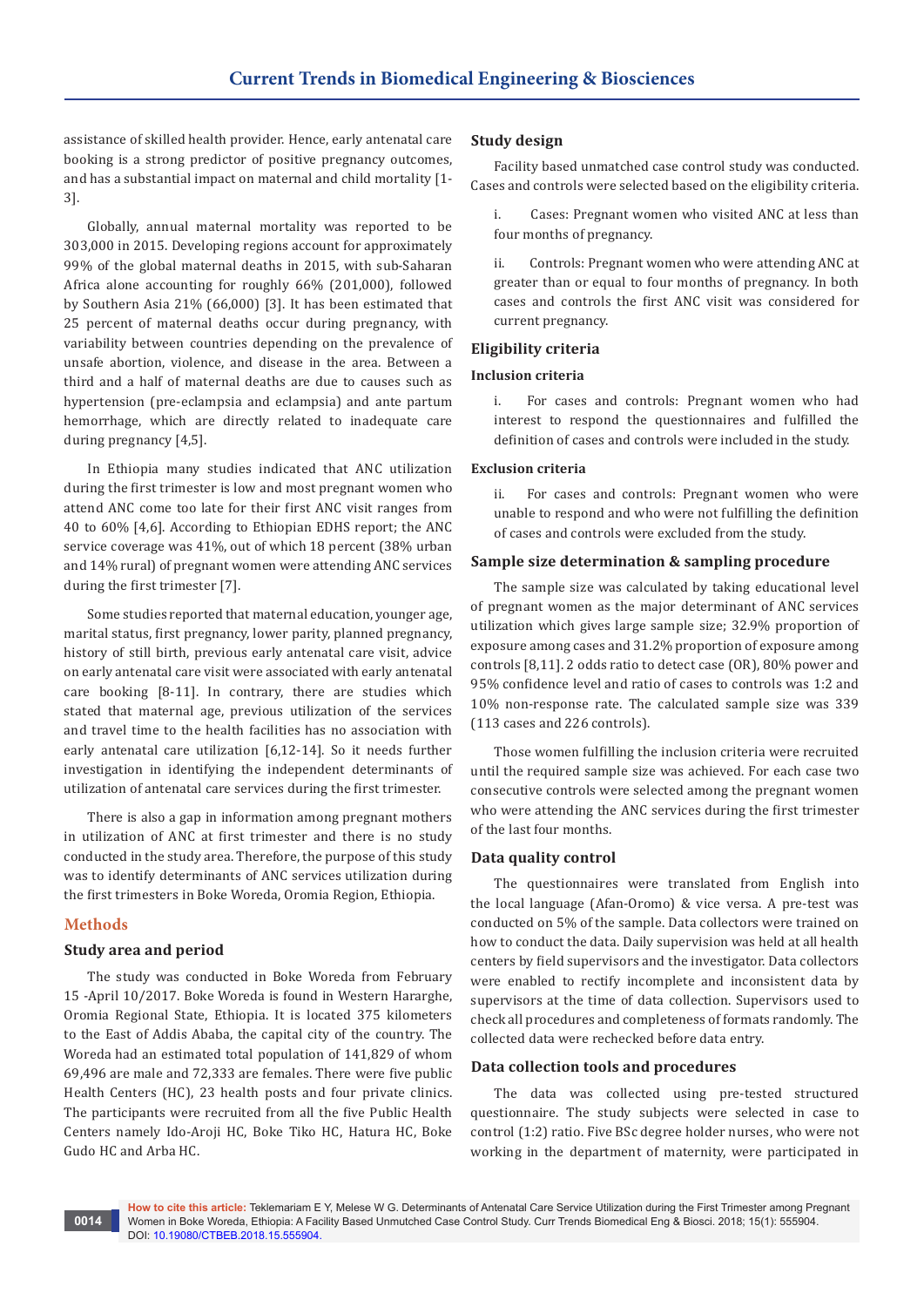the data collection. Two supervisors were participated from the adjacent woreda health office. Half a day orientation was given to the data collectors and supervisors on the data collection tools and procedures by the principal investigator.

# **Data processing and analysis**

Data were edited, coded and entered in to Epi info version 3.5.1 and then exported to and analyzed by SPSS windows version 20. Frequencies and percentages of different variables were computed to summarize the data. Bivariate logistic regression model was fitted as a primary method of analysis. Based on the findings of bivariate analysis, variables having p<0.2 were entered into multivariate logistic regression analysis using the forward LR method. Finally, P<0.05 in multivariate analysis was used to identify confounding factors and determinants of early ANC utilization. The fitness of logistic regression models was assessed using the Hosmer-Leme show statistic and multicollinearity problem was also checked and the variables which had high multicollinearity problems were eliminated from the model.

# **Ethical approval and consent to participate**

Before the actual data collection; the proposal was presented to Mekelle University, School of Public Health, and then ethical clearance letter was obtained from Institutional Review Board (IRB) of College of Health Sciences. The participants were well informed about the purposes of the study, and oral consents were obtained accordingly. The participants' rights to refuse or withdraw from participating in the study and confidentiality issues were considered.

# **Operational definitions and definitions of terms**

Good knowledge: Those who knew 60% or above from six knowledge measuring questions.

Poor Knowledge: Those who knew less than 60% from six knowledge measuring questions [15].

ii. Timely attending ANC: Attending ANC before 16 weeks of gestational age for current pregnancies.

iii. Lately attending ANC: Pregnant women who never came before 16 weeks of gestational age and Attending ANC within four to nine months of pregnancy for current pregnancies.

iv. Client welcomed appreciation: positive relationship between pregnant women and health care providers, measured as they were hospitalized or not by the health care provider for the provision of ANC services at the health facilities.

v. Family support: opinion, financial, and other physical support from family members such as husband, mother, sister etc. during ANC service follow up.

## **Results**

# **Socio-demographic characteristics**

The total numbers of study participants was three hundred thirty nine (113 cases and 226 controls) with 100% response rate. The mean age for cases and controls were 22.4(+SD4.15) and 28.04(+SD 5.08), respectively (Table 1).

| <b>Variables</b>          |                        | <b>Attended ANC before 4 Months of Gestation</b> |                         |              |  |  |
|---------------------------|------------------------|--------------------------------------------------|-------------------------|--------------|--|--|
|                           | <b>Categories</b>      | Yes $(\% )$ cases=113                            | No $(\% )$ Controls=226 | Total $(\%)$ |  |  |
|                           | $<$ 26years            | 88(77.9)                                         | 74(32.7)                | 162(47.8)    |  |  |
| Maternal age              | $>=26$ years           | 25(22.1)                                         | 152(67.3)               | 177(52.2)    |  |  |
| Ethnicity                 | Oromo                  | 103(91.15)                                       | 216(95.56)              | 319(94.1)    |  |  |
|                           | $0$ thers <sup>1</sup> | 10(8.8)                                          | 10(4.4)                 | 20(5.9)      |  |  |
|                           | Muslim                 | 97(85.84)                                        | 201(88.93)              | 298(87.9)    |  |  |
| Religion                  | Orthodox               | 13(11.5)                                         | 18(7.96)                | 31(9.1)      |  |  |
|                           | $0$ thers <sup>2</sup> | 3(2.66)                                          | 7(3.11)                 | 10(3.0)      |  |  |
|                           | No formal education    | 26(23)                                           | 132(58.4)               | 158(46.6)    |  |  |
| <b>Educational status</b> | Primary education      | 41(36.28)                                        | 67(29.64)               | 108(31.9)    |  |  |
|                           | Secondary education    | 24(22)                                           | 16(7)                   | 40(11.8)     |  |  |
|                           | College and above      | 22(18.72)                                        | 11(4.96)                | 33(9.7)      |  |  |
|                           | Employed               | 20(17.69)                                        | 11(4.86)                | 31(9.1)      |  |  |
| Occupational status       | Merchant               | 20(17.69)                                        | 28(12.38)               | 48(14.2)     |  |  |
|                           | House wife             | 73(64.62)                                        | 187(82.47)              | 260(76.7)    |  |  |
| HHs monthly income        | $<$ 1000Birr           | 52 (46.0)                                        | 184(81.41)              | 236(69.6)    |  |  |
|                           | $>=1000Birr$           | 61(55.0)                                         | 42(18.59)               | 103(30.4)    |  |  |

**Table 1:** Socio-demographic characteristics of the respondents in Boke Woreda, Oromia Region, Ethiopia, 2017.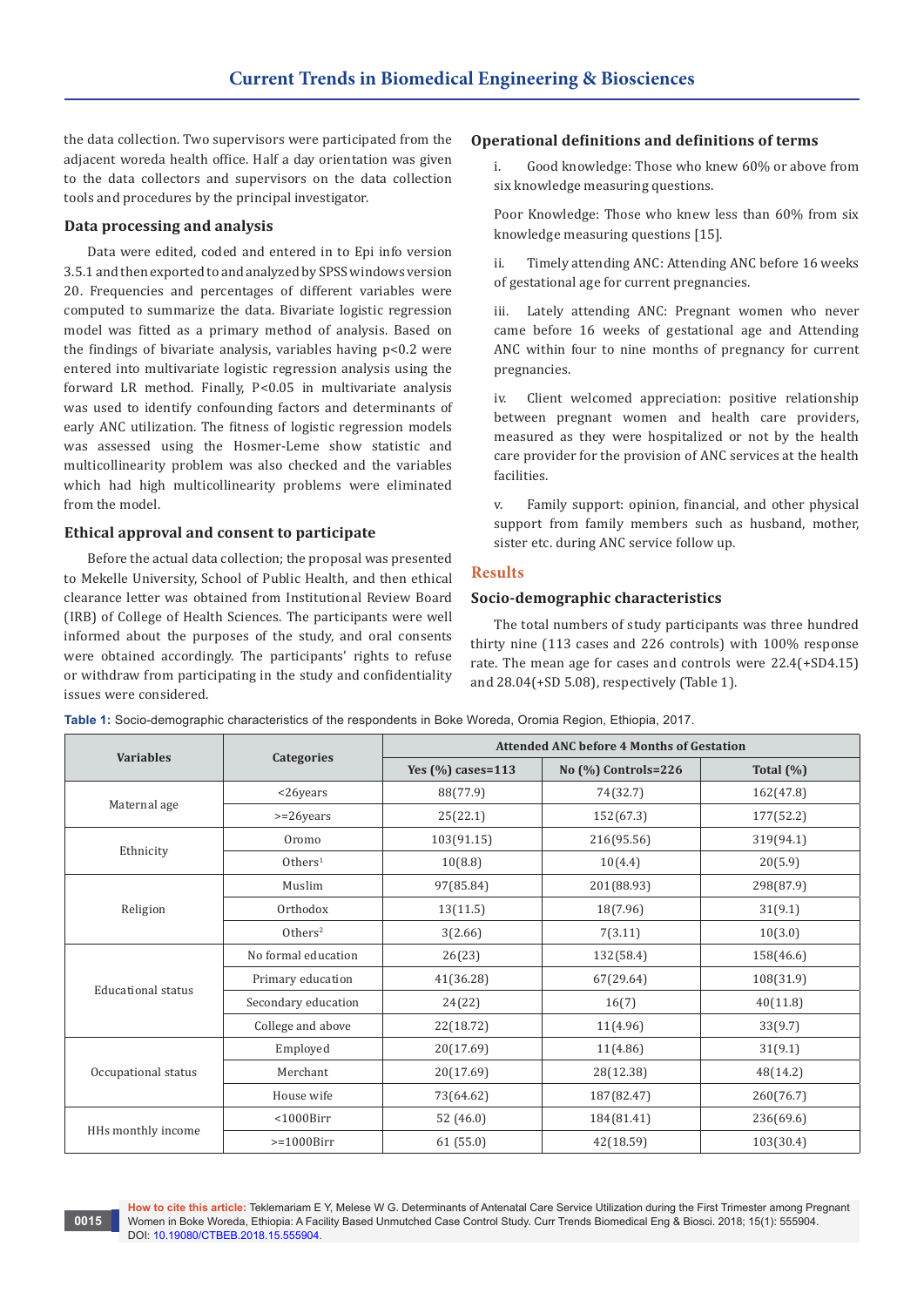| Transportation          | On foot     | 93(82.3)  | 192(84.95) | 285(84.1) |
|-------------------------|-------------|-----------|------------|-----------|
|                         | By car      | 20(17.7)  | 34(15.05)  | 54(15.9)  |
| Travel time in minutes? | $\leq$ = 30 | 77(68.14) | 61(26.99)  | 138(40.7) |
|                         | >30         | 36(31.86) | 165(73.01) | 201(59.3) |

# **Reproductive Health Factors**

Seventy four (65.5%) of cases and thirty nine (17.25%) of controls had less than or equal to two pregnancies while thirty nine (34.5%) of cases and 187(82.7%) of controls had three and more number of pregnancies prior to current pregnancies. Large proportion of cases and controls had no history of still births which is one hundred ten (97.3%) of cases and 196(86.7%) of controls respectively (Table 2).

**Table 2:** Reproductive health factors of respondents in Boke Woreda, Oromia Region, Ethiopia, 2017.

| <b>Variables</b>                    |                | <b>Attended ANC before 4 Months of Gestation?</b> |            |              |  |  |
|-------------------------------------|----------------|---------------------------------------------------|------------|--------------|--|--|
|                                     | Categories     | Yes $(\% )$                                       | No(%)      | Total $(\%)$ |  |  |
|                                     | $2-Ian$        | 74(65.48)                                         | 39(17.25)  | 113(33.3)    |  |  |
| Number of pregnancies               | $>=3$          | 39(34.52)                                         | 187(82.75) | 226(66.7)    |  |  |
|                                     | Yes            | 12(10.62)                                         | 30(13.27)  | 42(12.4)     |  |  |
| History of abortion                 | N <sub>o</sub> | 101(89.38)                                        | 196(86.73) | 297(87.6)    |  |  |
|                                     | Yes            | 3(2.65)                                           | 22(9.73)   | 25(7.4)      |  |  |
| History of still birth              | N <sub>o</sub> | 110(97.35)                                        | 204(90.27) | 314(92.6)    |  |  |
| Number of live births               | $0 - 2$        | 102(90.3)                                         | 87(38.5)   | 189(55.8)    |  |  |
|                                     | $>=3$          | 11(9.7)                                           | 139(61.5)  | 150(44.2)    |  |  |
|                                     | Home           | 14(12.39)                                         | 123(54.42) | 137(40.4)    |  |  |
| Place of last delivery              | Health Inst    | 57(50.44)                                         | 87(38.49)  | 144(42.5)    |  |  |
|                                     | Yes            | 50(44.25)                                         | 109(48.23) | 159(46.9)    |  |  |
| Pregnancy illness                   | N <sub>o</sub> | 63(55.75)                                         | 117(51.77) | 180(53.1)    |  |  |
| Modes of last delivery              | <b>NVD</b>     | 69(61.06)                                         | 204(90.26) | 273(80.5)    |  |  |
|                                     | <b>CS</b>      | 2(1.77)                                           | 6(2.66)    | 8(2.4)       |  |  |
| Recognition of current<br>pregnancy | 1-3month       | 96(84.95)                                         | 123(54.42) | 219(64.6)    |  |  |
|                                     | $>=4$ month    | 17(15.05)                                         | 103(45.58) | 120(35.4)    |  |  |

# **Reasons for attending ANC services**

From the total of antenatal care services attendants, fortytwo (37.2%) of cases and fifty-three (23.45%) of controls were responded as it is the right time to visit. On the other hand, thirtyone (27.4%) of cases and sixty (26.5%) of controls responded as they visited because of sickness whilst thirty-three (29.2%) of cases and 51(22.57%) of controls said it was for pregnancy checkup (Figure 1).

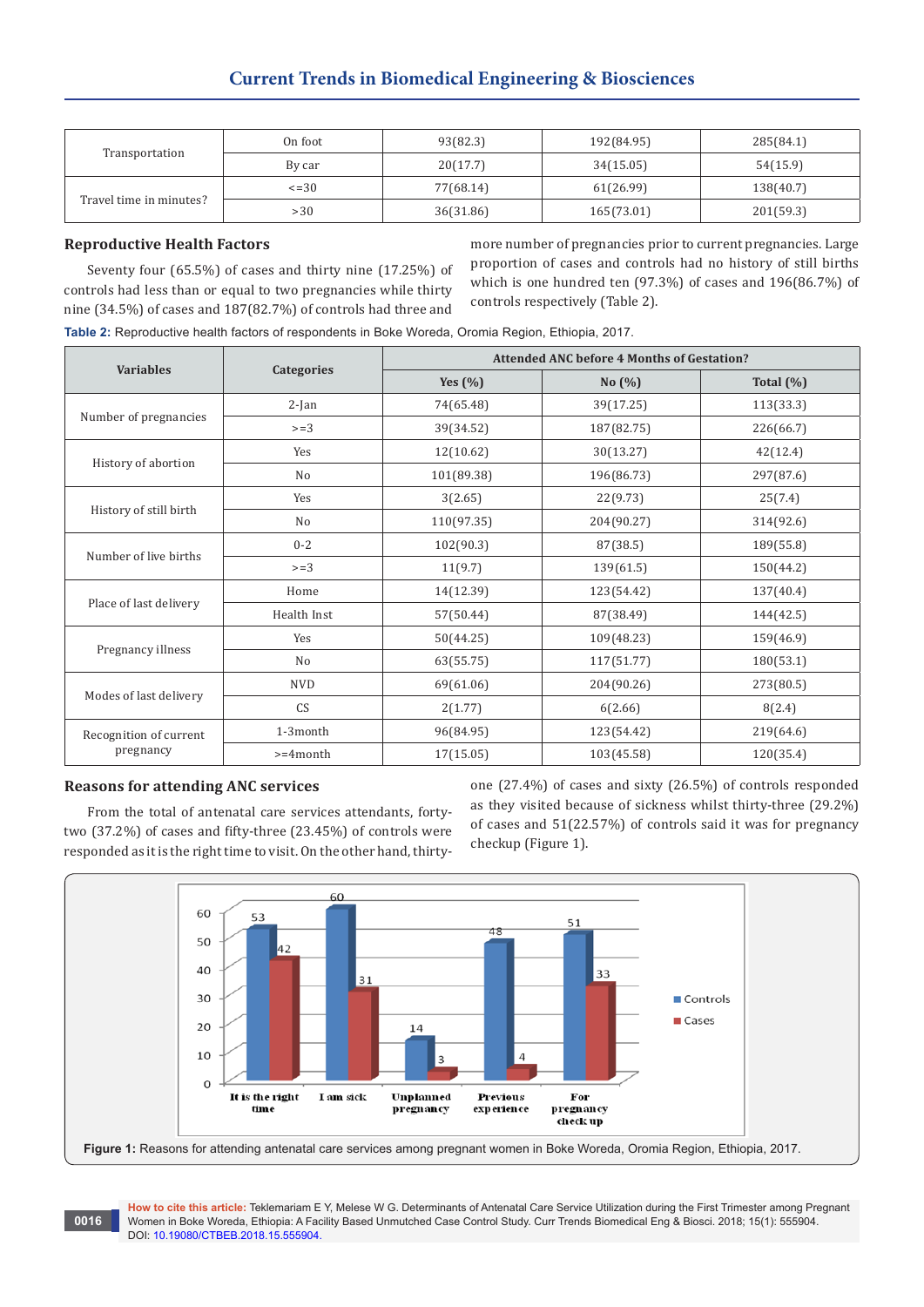# **Determinants of ANC service utilization**

The odds of pregnant women at less than 26 years old were about 4 times (AOR=3.86, 95% CI: 1.57,9.51) more likely to use ANC services during the first trimester than pregnant women who were at age greater than or equal to 26 years of age groups. Similarly, the odds of pregnant women travelling at lower than 30 minutes were 3 times (AOR=3.26, 95% CI: 1.46, 7.26) more likely to use ANC service during the first trimester than women who travel at 30 minutes and above.

The odds of ANC services use in the first trimester for pregnant women who recognized their current pregnancy within 1-3 months were 7 times (AOR=7.32, 95% CI: 2.65, 20.24) more likely than their counterparts. Besides, the odds of pregnant women who had good knowledge were 10 times (AOR=9.76, 95% CI: 3.80, 25.09) more likely to use ANC services during the first trimester than those who had poor knowledge about the importance of the services. The odds of pregnant women who had experiences of ANC utilization, on the other hand, were 3 times (AOR=2.52, 95% CI: 1.03-6.20) more likely to use ANC services than those who had no experiences.

The odds of pregnant women who supported by their families were 3 times (AOR=3.27, 95% CI: 1.18, 9.06) more likely to use ANC during first trimester than those who were not supported, where as the odds of pregnant women who wait services at less than 45 minutes were 6 times (AOR=6.17, 95% CI: 1.84, 20.73) higher to use ANC services than those who wait services for 45 minutes and more (Table 3 & 4).

|  |  | Table 3: Determinants of ANC utilization during the first trimester in Boke Woreda, Oromia Region, Ethiopia, 2017. |
|--|--|--------------------------------------------------------------------------------------------------------------------|
|--|--|--------------------------------------------------------------------------------------------------------------------|

| <b>Variables</b>          | <b>Categories</b>    | <b>Attended ANC Before 4 Months of</b><br><b>Gestation?</b> |            | <b>COR(95% CI)</b>      | AOR(95%CI)             |  |
|---------------------------|----------------------|-------------------------------------------------------------|------------|-------------------------|------------------------|--|
|                           |                      | Yes $(%$                                                    | No (%)     |                         |                        |  |
|                           | <26 years            | 88(77.9)                                                    | 74(32.7)   | 7.23(4.28-12.21)        | 3.869 (1.57-9.51)**    |  |
|                           | $>=26$ years         | 25(22.1)                                                    | 152(67.3)  | 1                       | 1                      |  |
| Age category              | No formal edu        | 26(23)                                                      | 132(58.4)  | $\mathbf{1}$            | 1                      |  |
|                           | Primary educ         | 41(36.3)                                                    | 67(29.64)  | $3.107(1.75 - 5.51)^*$  | $0.870$ (.324-2.335)   |  |
| <b>Educational status</b> | Secondary edu        | 24(22)                                                      | 16(7)      | 7.62(3.56-16.28)*       | $0.405(0.094 - 1.744)$ |  |
|                           | College & above      | 22(18.7)                                                    | 11(4.96)   | $10.15(4.39 - 23.45)^*$ | 1.236 (0.252-6.053)    |  |
|                           | $<$ 1000Birr         | 52(46.0)                                                    | 184(81.4)  | 1                       | 1                      |  |
| HHs monthly income        | $>=1000Birr$         | 61(53.8)                                                    | 42(18.59)  | 5.139(3.12-8.47)        | 1.45 (0.49-4.23)       |  |
| Travel time in            | $= 30$               | 77(68.1)                                                    | 61(26.99)  | $5.79(3.53-9.47)$       | $3.26$ (1.46-7.26)**   |  |
| minutes?                  | > 30                 | 36(31.9)                                                    | 165(73.0)  | $\mathbf{1}$            | 1                      |  |
|                           | $2-Ian$              | 74(65.48)                                                   | 39(17.25)  | 9.098(5.41-15.29)       | $5.014(1.74-14.4)$ **  |  |
| Gravidity                 | $>=3$                | 39(34.52)                                                   | 187(82.7)  | $\mathbf{1}$            | $\mathbf{1}$           |  |
|                           | Yes                  | 3(2.65)                                                     | 22(9.73)   | $\mathbf{1}$            | $\mathbf{1}$           |  |
| Still birth               | N <sub>o</sub>       | 110(97.35)                                                  | 204(90.27) | 3.954(1.158-13.506)*    | 1.726 (.317-9.400)     |  |
|                           | 0-2 births           | 102 (90.3)                                                  | 87 (38.5)  | 14.81 (7.53-29.16)      | 3.93 (1.35-11.41)**    |  |
| Parity                    | $>=3 \text{ births}$ | 11(9.7)                                                     | 139 (61.5) | 1                       | $\mathbf{1}$           |  |
| Place of last delivery?   | Home                 | 14(12.39)                                                   | 123(54.4)  | $\mathbf{1}$            | 1                      |  |
|                           | Health inst          | 57(50.44)                                                   | 87(38.49)  | 5.76(3.017-10.98)       | 1.082(0.335-3.485)     |  |
| Recognition of            | 1-3months            | 96(84.95)                                                   | 123(54.4)  | 4.73(2.65-8.43)         | 7.33 (2.65-20.24)**    |  |
| current pregnancy         | $>=4$ months         | 17(15.05)                                                   | 103(45.5)  | 1                       | 1                      |  |

\*Significant in COR at p value<0.05

\*\*Significant in AOR; 1-reference category

**Table 4:** Determinants of ANC utilization during the first trimester in Boke Woreda, Oromia Region, Ethiopia, 2017.

| <b>Variables</b>                 | Categories | <b>Attended ANC Before 4 Months of</b><br>Gestation? |            | $COR(95\%CI)$          | $AOR(95\%CI)$           |
|----------------------------------|------------|------------------------------------------------------|------------|------------------------|-------------------------|
|                                  |            | Yes $(\% )$                                          | No $(\% )$ |                        |                         |
| Knowledge about<br>ANC services? | Good       | 95(84.1)                                             | 95(42)     | 7.28 (4.12-12.85)      | $9.76(3.80 - 25.09)$ ** |
|                                  | Poor       | 18(15.9)                                             | 131(58)    |                        |                         |
| Previous ANC<br>utilization?     | Yes        | 64(56.64)                                            | 96(42.48)  | $1.769(1.121 - 2.791)$ | $2.52(1.03-6.20)$ **    |
|                                  | No         | 49(43.36)                                            | 130(57.5)  |                        |                         |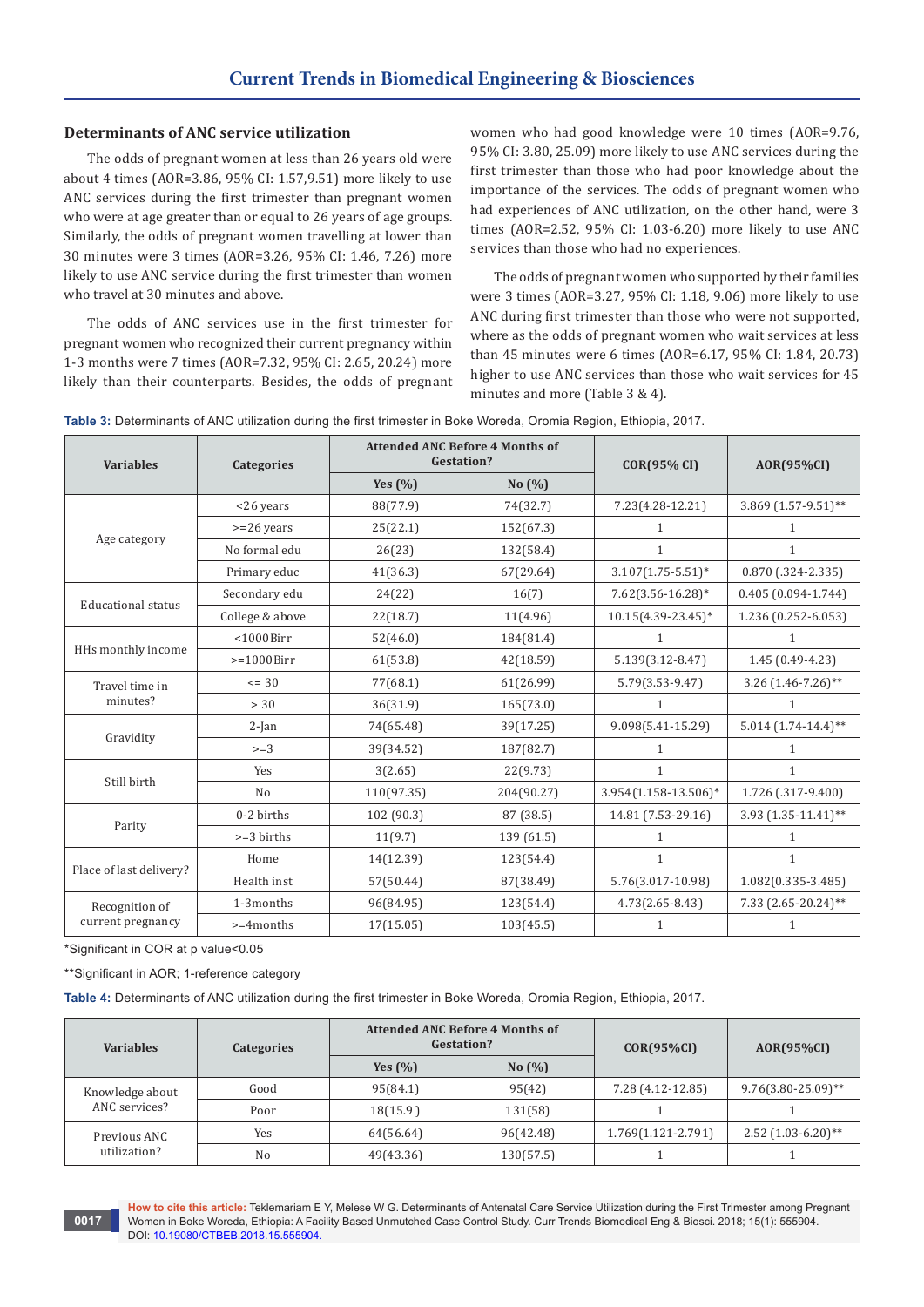|                                                         |          | Current frends in Biomedical Engineering & Biosciences |           |                        |                         |
|---------------------------------------------------------|----------|--------------------------------------------------------|-----------|------------------------|-------------------------|
|                                                         |          |                                                        |           |                        |                         |
| ANC services waiting                                    | <45      | 107(94.9)                                              | 135(59.7) | 12.02(5.06-28.53)      | $6.17(1.83 - 20.73)$ ** |
| time in minutes?                                        | $>= 45$  | 6(5.31)                                                | 91(40.27) |                        |                         |
| Is this pregnancy                                       | Yes      | 95(84.07)                                              | 142(62.8) | $3.122(1.76 - 5.53)*$  | 0.986 (.327-2.977)      |
| planned?                                                | No       | 18(15.93)                                              | 84(37.17) |                        | 1                       |
| Family support for<br>ANC visit?                        | Yes      | 101(89.4)                                              | 139(61.5) | $5.80(2.95 - 11.42)^*$ | 3.277 (1.18-9.06)       |
|                                                         | No       | 12(10.6)                                               | 87(38.5)  |                        |                         |
| Is the health workers<br>welcomed you?                  | Yes      | 88(77.87)                                              | 71(31.41) | 7.68(4.54-12.99)       | 7.81 (3.19-19.09)**     |
|                                                         | No       | 25(22.13)                                              | 155(68.6) |                        |                         |
| Who made the last<br>decision to initiate<br>ANC visit? | Together | 86(76.11)                                              | 103(45.6) | $3.804(2.29-6.30)$     | $0.758$ (.187-3.069)    |
|                                                         | my self  | 27(23.89)                                              | 123(54.4) |                        |                         |
| Accompanied person<br>to ANC visit?                     | Husband  | 49(43.36)                                              | 44(19.47) | $3.541(2.11-5.93)$     | $0.768$ (.278-2.121)    |
|                                                         | Others   | 14(12.39)                                              | 23(10.18) | 1.936(.927-4.043)      | 0.976 (.219-4.349)      |
|                                                         | Alone    | 50(44.25)                                              | 159(70.3) |                        |                         |

# **Current Trends in Biomedical Engineering & Biosciences**

\*Significant in COR at p value< 0.05;\*\* Significant in AOR; 1-reference category

# **Discussion**

The study focused on the important determinants of ANC utilization during the first trimester. It revealed that pregnant women with the age of less than 26 years were more likely to use ANC services at first trimester than those at age of greater than or equal to 26 years old. This finding is in line with the study findings in Ethiopia and Benin which revealed that ANC early utilization is about 2-4 times more common among age of less than 26 years than their counter parts [7,8,16,17]. The possible reason may be existence of more fear in younger women for fist pregnancy and their better health seeking behavior due to their access to health information. However, this finding is inconsistent with the findings of a study in Hadiya zone, Ethiopia, and a finding from Meta-analysis in middle income countries [18-20]. The possible reasons may be lack of experiences in the use of ANC services among younger women and cultural factors.

Women who traveled less than 30 minutes to the health facility were more likely to use ANC at first trimester than those who travel at 30 minutes and above. This finding is consistent with the findings from a cross sectional study in Assosa District, Ethiopia [19] whilst it is in contrast with a study finding in Kembata Tembaro Zone, Ethiopia [14,20].

Gravidity and Parity also showed a strong association with antenatal care utilization. This finding is in line with the findings from cross sectional studies in Holeta town, Ethiopia, and Benin [9,16]. This may be due to the fact that women with more pregnancy and parity prior to current pregnancies have already developed confidences that modern health care is not necessary at the first trimester.

Family support was found to be associated with ANC utilization. Accordingly, pregnant women who supported by their family were more likely to use ANC services during the first trimester than those who were not supported. This result is in line with the study findings in Holeta Town and Benishangul Gumuz, Ethiopia [9,19].

Besides, waiting time and health care providers welcomed appreciation showed a significant association with ANC utilization. It revealed that pregnant women who spent less than 45 minutes to get a service were more likely to use ANC during the first trimester than those spent more time. This indicates that long waiting time for a service at the facilities is a barrier to initiate ANC utilization in recommended period. This finding is in line with a study conducted in Holeta town which revealed that waiting for a long time of the services may hinder early ANC service utilization [9]. Pregnant women welcomed by health care providers, on the other hand, showed more likelihood of ANC utilization. This is in line with the study findings in Benin [16]. This indicates that the pregnant women who were more welcomed and had positive relationship with the health care providers were more likely to use ANC services earlier.

## **Conclusion**

The study revealed that age at pregnancy, travel time to the health facility, number of pregnancy, number of births, early recognition of current pregnancy, services waiting time, presence of family support, knowledge about the ANC services, previous antenatal care service use, and client welcomed appreciation were the most important determinants of antenatal care service utilization during the first trimester.

## **Recommendations**

FMOH and RHB should design and implement specific behavioral change communication program to improve clienthealth care provider's relationship. Zonal and Woreda health offices should focus on improving women's knowledge on ANC service utilization in the first trimester through adult learning program. Health workers and Health extension workers should take an opportunity to encourage mothers to start their first antenatal care visit before four months of pregnancy. Health care providers should also carry out community based intervention to improve communication and support through facilitated participatory learning and actions cycles with women groups.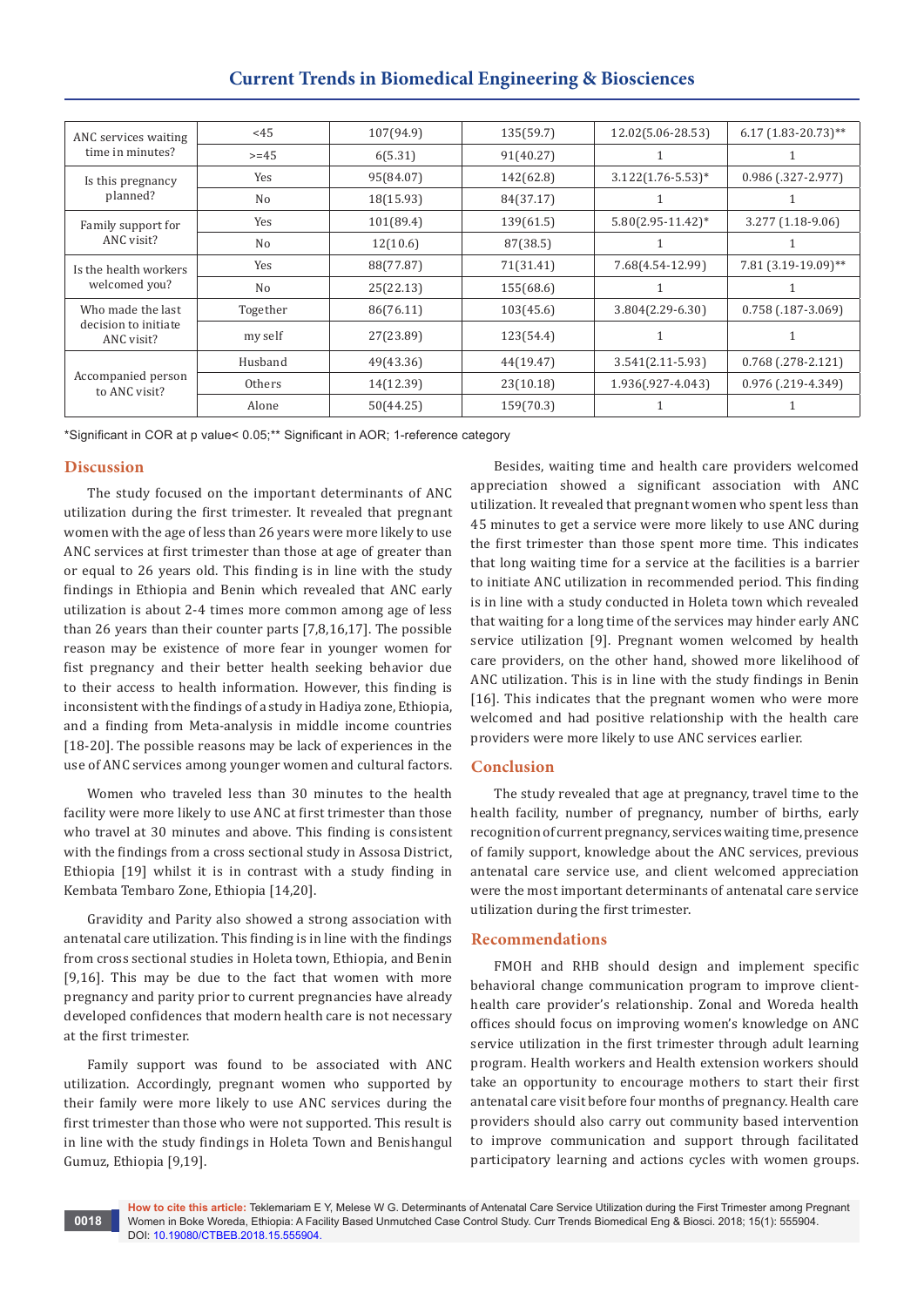Families should be welcomed to attend an ANC session with the pregnant woman. WDAs and community leaders should be capacitated and strengthen in participating of early antenatal care service utilization. Further study is needed to assess the effect of quality of the services on ANC utilization during the first trimester.

# **Authors' Contribution**

Both TE and MW took the role from conception to design, wrote down the proposal, supervised the data collection process, conducted the final analysis and report writing, and drafted the manuscript. Both authors critically reviewed and approved the final manuscript.

## **Acknowledgment**

First of all, our deepest gratitude and appreciation goes to School of Public Health, College of Health Sciences, Mekelle University. We would also like to extend our gratitude to Boke woreda health office staffs and the health center staffs for their cooperation in the data collection. Finally, our great appreciation goes to the data collectors and supervisors who participated in the study.

## **References**

**0019**

- 1. Global Health Observator (WHO) (2011) Antenatal care-situations and trends.
- 2. BanKi Moon G (2015) Millennium Development Goals Report, United Nations, New York, USA.
- 3. Trends in maternal mortality (2015) 1990 to 2015, Estimates by WHO, UNICEF, UNFPA, the World Bank and the United Nations Population Division.
- 4. [Bahilu T \(2009\) Factors affecting antenatal care utilization in yem](https://www.ajol.info/index.php/ejhs/article/view/145941/135458)  [special woreda, southwestern Ethiopia. Ethiop Journal Health Sci](https://www.ajol.info/index.php/ejhs/article/view/145941/135458)  [19\(45\).](https://www.ajol.info/index.php/ejhs/article/view/145941/135458)
- 5. Ornella L, Seipati M, Patricia G, Munjanja S (2016) Antenatal care for a positive pregnancy experience; Opportunities for Africa's Newborns. pp. 51-55.
- 6. [Tariku A, Melkamu Y, Kebede Z \(2010\) Previous utilization of service](https://www.ajol.info/index.php/ejhd/article/view/68390)  [does not improve timely booking in antenatal care: Cross sectional](https://www.ajol.info/index.php/ejhd/article/view/68390)  [study on timing of antenatal care booking at public health facilities in](https://www.ajol.info/index.php/ejhd/article/view/68390)  [Addis Ababa. Ethiop J Health dev 24\(3\): 226-233.](https://www.ajol.info/index.php/ejhd/article/view/68390)
- 7. Central Statistical Agency [Ethiopia] (2014) Ethiopia Mini Demographic and Health Survey. Addis Ababa, Ethiopia, p. 44.
- 8. [Belayneh T, Adefris M, Andargie G \(2014\) Previous early antenatal](https://www.hindawi.com/journals/jp/2014/132494/)  [serviceutilization improves timely booking: cross-sectional study at](https://www.hindawi.com/journals/jp/2014/132494/)  [university of gondar hospital, Northwest Ethiopia.](https://www.hindawi.com/journals/jp/2014/132494/)
- 9. [Birmeta K, Dibaba Y, Woldeyohannes D \(2013\) Determinants of](https://www.ncbi.nlm.nih.gov/pubmed/23822155)  [maternal health care utilization in Holeta town, central Ethiopia. BMC](https://www.ncbi.nlm.nih.gov/pubmed/23822155)  [Health Serv Res 13: 256-258.](https://www.ncbi.nlm.nih.gov/pubmed/23822155)
- 10. [Cresswell J, Yu G, B H, Morris J, Jamal F \(2013\) Predictors of the timing](https://www.ncbi.nlm.nih.gov/pubmed/23642084)  [of initiation of antenatal care in an ethnically diverse urban cohort in](https://www.ncbi.nlm.nih.gov/pubmed/23642084)  [the UK. BMC Pregnancy Childbirth 13: 103.](https://www.ncbi.nlm.nih.gov/pubmed/23642084)
- 11. Hamdela B, Godebo G, Gebre T (2015) Predictors of early antenatal care booking in government health facilities of Hossana town, Hadiya zone, south Ethiopia: unmatched case control study. J AIDS Clin Res 6: 521.
- 12. [Zeine A, Mirkuzie W, Shimeles O \(2010\) Factors influencing antenatal](https://www.ncbi.nlm.nih.gov/pubmed/22434964/)  [care service utilization in Hadiya Zone. Ethiop J Health Sci 20\(2\).](https://www.ncbi.nlm.nih.gov/pubmed/22434964/)
- 13. [Temesgen WG, Solomon MW, Abdella AA \(2014\) Timing and factors](https://bmcpregnancychildbirth.biomedcentral.com/articles/10.1186/1471-2393-14-287)  [associated with first antenatal care booking among pregnant mothers](https://bmcpregnancychildbirth.biomedcentral.com/articles/10.1186/1471-2393-14-287)  [in Gondar Town; North West Ethiopia. BMC Pregnancy and Childbirth](https://bmcpregnancychildbirth.biomedcentral.com/articles/10.1186/1471-2393-14-287)  [14\(287\).](https://bmcpregnancychildbirth.biomedcentral.com/articles/10.1186/1471-2393-14-287)
- 14. [Tesfalidet T, Balcha B \(2014\) Factors associated with late initiation of](https://www.ajol.info/index.php/star/article/view/104051)  [antenatal care among pregnant women attending antenatal clinic at](https://www.ajol.info/index.php/star/article/view/104051)  [public health centers in Kembata Tembaro Zone, Southern Ethiopia.](https://www.ajol.info/index.php/star/article/view/104051)  [Science, Technology and Arts Research Journal 3\(2\): 108-115.](https://www.ajol.info/index.php/star/article/view/104051)
- 15. [Yang Y \(2010\) Factors affecting the utilization of antenatal care](https://www.ncbi.nlm.nih.gov/pubmed/20229700)  [services among women in Kham District, Xiengkhouang Province, Lao](https://www.ncbi.nlm.nih.gov/pubmed/20229700)  [PDR. Nagoya J Med Sci 72\(1-2\): 23-33.](https://www.ncbi.nlm.nih.gov/pubmed/20229700)
- 16. [Ouendo E, Sossa JC, Saizonou J, Guedegbe CCJ, Mongbo AV, et al. \(2014\)](http://www.hrpub.org/journals/article_info.php?aid=2977)  [Determinants of low antenatal care services utilization during the](http://www.hrpub.org/journals/article_info.php?aid=2977)  [first trimester of pregnancy in southern benin rural setting. Universal](http://www.hrpub.org/journals/article_info.php?aid=2977)  [Journal of Public Health 3\(5\): 220-228.](http://www.hrpub.org/journals/article_info.php?aid=2977)
- 17. Mekdes K, Tarekegn T, Teklemariam G, Tariku M, Haregwein Y, et al. (2015) Timing of first antenatal care visit and associated factors among pregnant women attending anatal clinics in Halaba Kulito governmental health institutions. J Women's Health Care 5: 308.
- 18. [Feijen E \(2012\) Determinants of late and inadequate use of prenatal](https://www.ncbi.nlm.nih.gov/pubmed/22109988)  [healthcare in high-income countries: a systematic review. Eur J Public](https://www.ncbi.nlm.nih.gov/pubmed/22109988)  [Health 22\(6\): 900-914.](https://www.ncbi.nlm.nih.gov/pubmed/22109988)
- 19. [Muluwas A, Muluemebet A, Misra A \(2015\) Utilization of antenatal care](https://medicalresearchjournal.org/index.php/GJMR/article/view/949/859)  [services and influencing factors among women of child bearing age](https://medicalresearchjournal.org/index.php/GJMR/article/view/949/859)  [in assosa district, Benishangul Gumuz regional state, west Ethiopia.](https://medicalresearchjournal.org/index.php/GJMR/article/view/949/859)  [Global Journal of Medical Research 15: 2.](https://medicalresearchjournal.org/index.php/GJMR/article/view/949/859)
- 20. [Kyei N, Campbell O, Gabrysch S \(2012\) The influence of distance and](https://www.ncbi.nlm.nih.gov/pubmed/23056319/)  [level of service provision on antenatal care use in rural Zambia. PLoS](https://www.ncbi.nlm.nih.gov/pubmed/23056319/)  [ONE 7: 10.](https://www.ncbi.nlm.nih.gov/pubmed/23056319/)